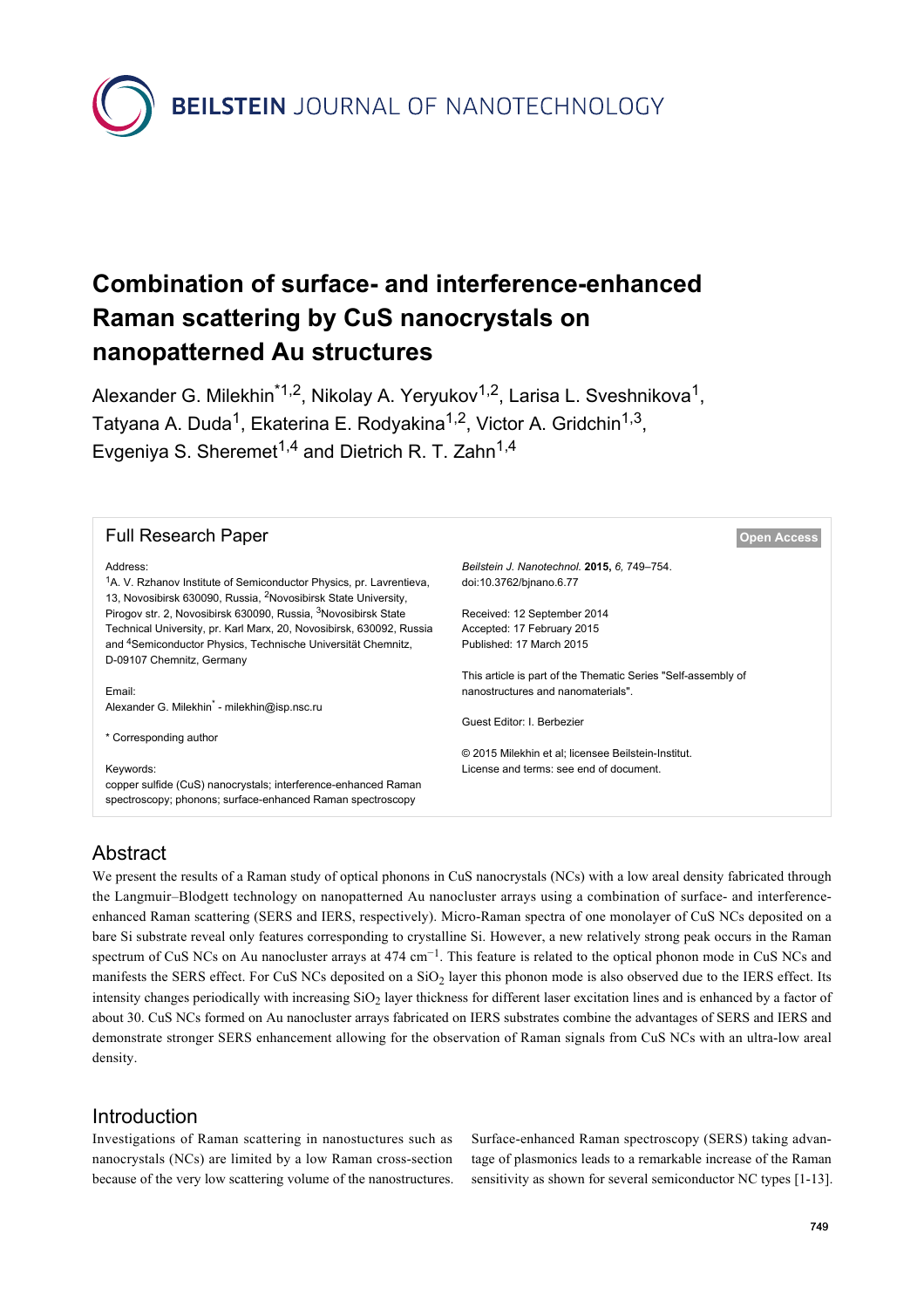The SERS effect by longitudinal optical (LO) phonons of CdS in Ag–CdS composite nanoparticles in solution and on a solid substrate was demonstrated [\[1,2\]](#page-5-0). Resonant SERS enhancement by LO phonons of CdSe was observed in core–shell CdSe/ZnS NCs deposited on commercially available nanostructured Au substrates [\[3\].](#page-5-1) Later, the SERS effect by LO phonons in CdSe in CdSe/ZnS NCs was realized on non-ordered nanostructured Ag surfaces [\[4\].](#page-5-2) Very recently, Lee et al. [\[5\]](#page-5-3) reported the observation of SERS by surface optical (SO) and LO phonon modes in a CdSe core and the transverse optical (TO) phonon mode in a ZnS shell of core–shell CdSe/ZnS NCs attached to the surface of a Au nanowire. The spectrum of optical and interface phonons was obtained from the analysis of SERS spectra of pure CdSe NCs, core–shell CdSe/CdS, and CdSe/CdZnS NCs deposited on Ag SERS substrates [\[6\]](#page-5-4). A prominent enhancement of Raman scattering by LO phonons was observed in Au-ZnO NC nanocomposites [\[7\]](#page-5-5) and ZnO NCs covered by Ag [\[8\]](#page-5-6) excited near resonance with the interband electronic transitions in ZnO NCs.

Anomalously enhanced Raman scattering by LO phonons in epitaxial GaN and ZnO NC thin films covered with Ag was also explained by SERS [\[9\]](#page-5-7). A pronounced  $10^4$ -fold SERS enhancement by surface optical phonons was observed for ZnO NCs excited in resonance with localised surface plasmon in Ag nanoclusters deposited on ZnO NCs and out of the resonance [\[10,11\]](#page-5-8). SERS by LO phonons of CdTe was investigated in mixed Ag-CdTe NCs with a controllable Ag nanoparticle/CdTe NC mixture ratio [\[12\].](#page-5-9) The first report on the observation of the SERS effect by optical phonons in CuS NCs on ordered arrays of Au nanoclusters fabricated in a nanolithography process was published recently [\[13\]](#page-5-10). CuS NCs were synthesised by using the Langmuir–Blodgett (LB) technique, which allows the formation of arrays of CuS NCs with variable areal density. It was established that the variation of Au nanocluster size and shape in the nanostructured Au arrays governs the local surface plasmon resonance energy enabling resonance SERS in absorbates deposited on the arrays [\[13-17\].](#page-5-10) Moreover, CuS NCs are resistant against intense laser excitation even under resonant conditions. This is important for micro-Raman experiments with the NCs on nanostructured Au arrays under excitation in the green spectral region. These two issues make CuS NCs an attractive model system for SERS investigations of inorganic analytes. As it was demonstrated in [\[18\]](#page-5-11), extremely thin absorbing coatings deposited on an antireflection layer (typically 100 nm  $SiO<sub>2</sub>$  on Si) exhibit interference-enhanced Raman scattering (IERS) thus providing an alternative opportunity to enhance the Raman response by phonons in absorbates.

In this paper we present the results of both IERS and SERS and their combination by optical phonons in CuS NCs deposited on metal and semiconductor structures aiming at a maximal enhancement of the phonon response from CuS NCs.

## Results and Discussion Conventional Raman scattering

A typical Raman spectrum of a dense array of CuS NCs deposited by LB technology on a Au substrate is shown in [Figure 1.](#page-1-0) The average thickness of CuS NC film is about 32 nm, which corresponds to 5–6 monolayer (ML) coverage by CuS NCs. The spectrum reveals a pronounced peak at  $474 \text{ cm}^{-1}$ , which is assigned to vibrational (stretching) modes from the covalent S–S bonds [\[19\]](#page-5-12) and a much weaker peak at about 270 cm<sup>-1</sup> attributed to the Cu–S bond vibration [\[19\].](#page-5-12) Therefore, the main attention was paid to the analysis of the Raman intensity of the most intense mode at  $474 \text{ cm}^{-1}$ .

<span id="page-1-0"></span>

#### Interference-enhanced Raman scattering

It was already established that thickness and refractive index of the  $SiO<sub>2</sub>$  layer determine conditions for laser light interference, and thus for IERS by absorbates deposited on the sample surface [\[18,20\].](#page-5-11) Since these two parameters are crucial for the enhancement of the Raman scattering by the absorbing NC layer, we used spectroscopic ellipsometry to determine the precise value of the  $SiO<sub>2</sub>$  layer thickness that gives the maximal IERS signal. The data on optical properties of CuS NC layer are also absent in literature, therefore, a wedge-shaped  $SiO<sub>2</sub>$  layer with the thickness varying in the range from 0 to 570 nm was fabricated. This sample served as a substrate for the deposition of CuS NCs by using the LB technique and for further Raman experiments.

The micro-Raman scattering study was performed in a backscattering geometry using a moving stage for precise posi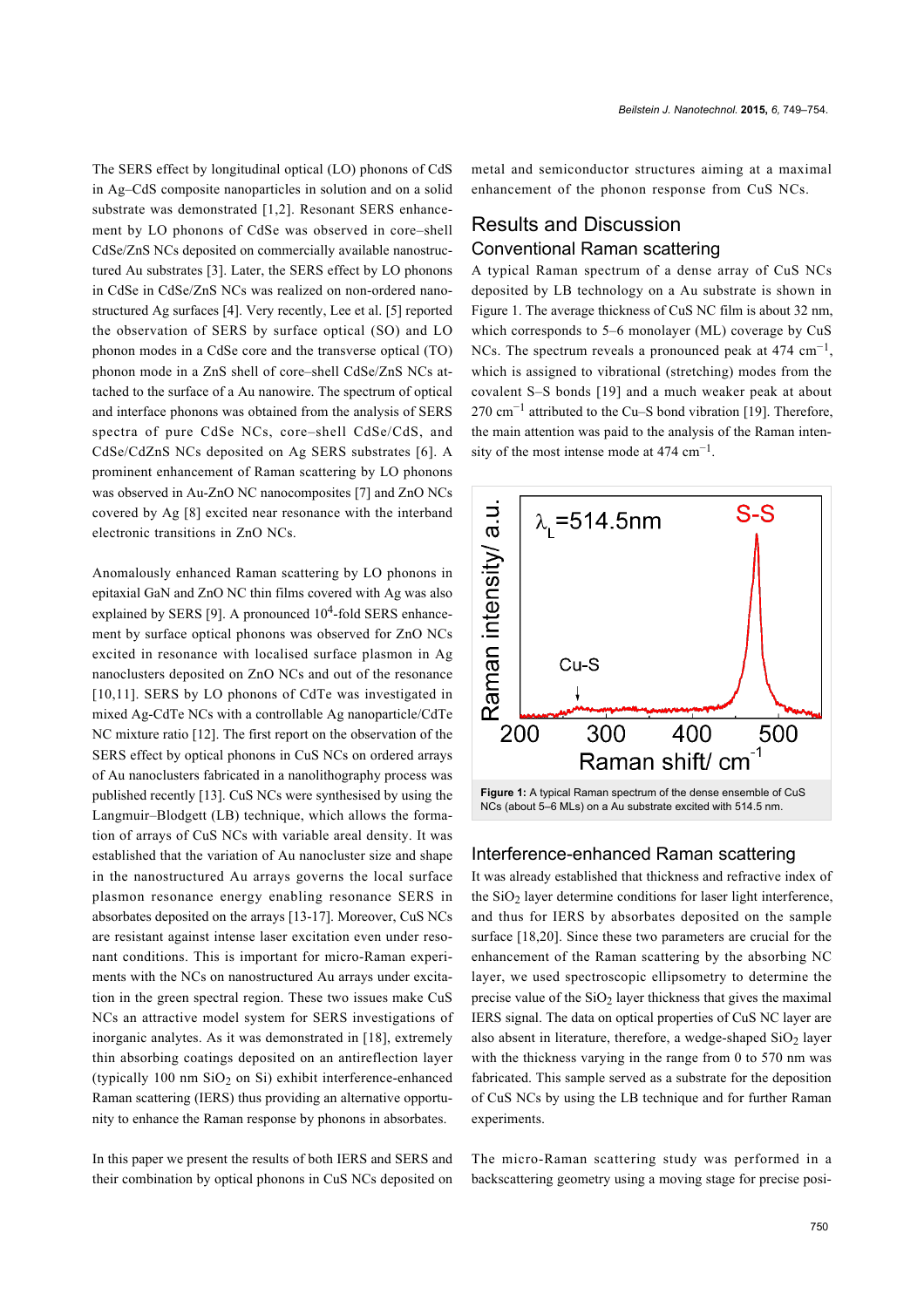tioning along the wedge-shaped sample in the direction of increasing thickness. [Figure 2](#page-2-0) shows the Raman spectra of CuS NCs recorded from areas with different  $SiO<sub>2</sub>$  thickness. A significant periodic enhancement of the Raman scattering intensity by the phonon mode of CuS NCs indicates the presence of the IERS phenomenon. As the interference conditions inside the transparent oxide layer for the incident light wavelength changes with oxide thickness, a noticeable enhancement of the Raman scattering by the Si phonon (about 30%) also takes place. The periodic variation of the enhancement factor of the phonon mode in CuS NCs as a function of  $SiO<sub>2</sub>$  layer thickness ([Figure 3](#page-2-1)) was established for different laser excitation lines (632.8, 514.5, and 325 nm). Here, the intensity of the phonon mode of CuS NCs on a bare Si should be taken as a reference. However, it is worth mentioning that the intensity of the phonon

<span id="page-2-0"></span>

mate of the IERS (as well as SERS) enhancement factor is possible. The maximal estimated IERS enhancement for the excitation wavelength of 632.8 nm reaches a value of at least 30 for a  $SiO<sub>2</sub>$  layer thickness of 75 nm. As expected, the IERS enhancement maximum is observed for thicker  $SiO<sub>2</sub>$  layers with increasing laser excitation wavelength. This  $SiO<sub>2</sub>$  layer thickness (75 nm) was used for further combined IERS and SERS experiments.

mode is equal or below the noise level. Therefore, only an esti-

#### Surface-enhanced Raman scattering

A typical SEM image of the edge of a periodic Au nanocluster array on a Si substrate with deposited CuS NCs is presented in [Figure 4a](#page-2-2). One can see that the CuS NCs are homogeneously distributed on the Au nanocluster array and on the bare Si

<span id="page-2-1"></span>

**Figure 3:** The dependence of the IERS enhancement factor of phonon modes in CuS NCs on the thickness of the  $SiO<sub>2</sub>$  layer determined for laser excitation lines at 632.8, 514.5, and 325 nm.

<span id="page-2-2"></span>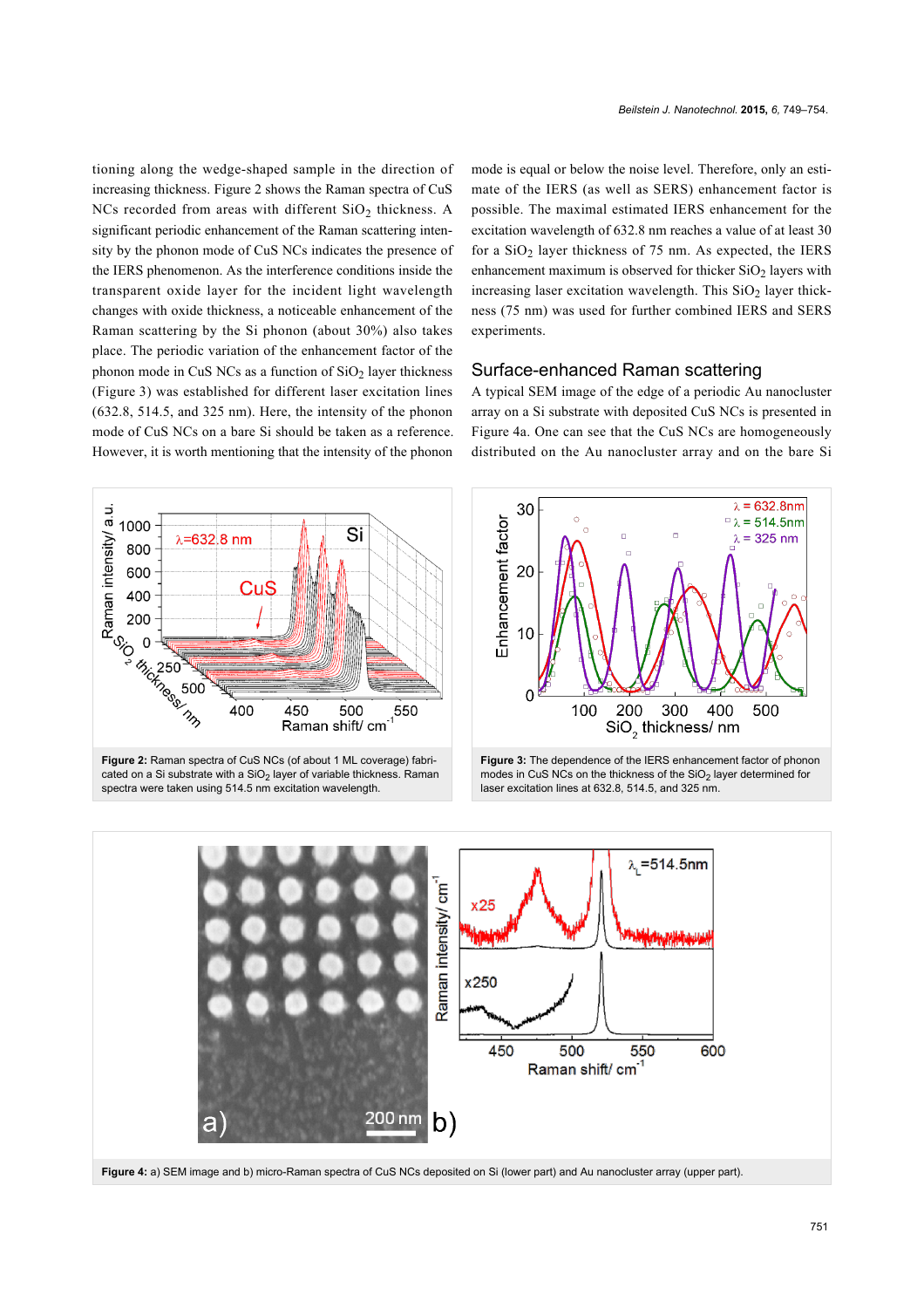surface with an average thickness of about 1 ML. The Raman spectrum measured from the area where CuS NCs are formed on bare Si (lower part in [Figure 4a\)](#page-2-2) shows only one strong Raman line at  $521 \text{ cm}^{-1}$  related to the Si substrate (lower curve in [Figure 4b](#page-2-2)). Weak Raman features located in the spectral range of 400–500 cm−<sup>1</sup> are also typical for monocrystalline Si [\[21\]](#page-5-13) while no evidence of the phonon modes from CuS NCs is detected. However, a strong Raman band centred near 474 cm−<sup>1</sup> arises when the Raman spectra are acquired from the area where CuS NCs are deposited on the nanocluster array. The SERS enhancement factor can hardly be determined since no reference signal from CuS NCs is detected on bare Si. However, depending on the NC areal density the SERS enhancement factor was estimated as 30–50, which is comparable to that of IERS.

#### Combination of SERS and IERS

In order to achieve even stronger enhancement of Raman scattering by phonons in CuS NCs by both IERS and SERS, CuS NCs were deposited on arrays of Au nanoclusters fabricated using nanolithography on a 75 nm thick  $SiO<sub>2</sub>$  layer. Obviously, the LSPR energy of the Au nanocluster arrays fabricated on a  $SiO<sub>2</sub>$  layer and on a Si substrate can be different due to the difference of dielectric functions of  $SiO<sub>2</sub>$  and  $Si[22,23]$  $Si[22,23]$  that determine the LSP energy. Indeed, the CuS NCs on Au nanocluster arrays fabricated on a Si substrate excited with 514.5 nm demonstrate a prominent SERS signal from optical phonons of CuS NCs with the same effective coverage (of about 1 ML) ([Figure 4](#page-2-2)), while no signal is detected when Au nanoclusters were fabricated on a  $SiO<sub>2</sub>$  layer (not shown here). Most probably the shift of the LSPR energy in Au arrays fabricated on  $SiO<sub>2</sub>$  layer is responsible for the absence of CuS phonon modes in Raman spectra excited with 514.5 nm. The situation changes when the Raman scattering of the same structures was investigated under excitation with a red laser line (632.8 nm). CuS NCs on Au nanocluster arrays fabricated on Si exhibit noticeable SERS signal with an intensity comparable with that of the IERS signal when CuS NCs are deposited on a bare 75 nm thick  $SO_2$  layer or an array of Au ([Figure 5,](#page-3-0) curves 2 and 3, respectively). Note, that again no Raman signal is detected for NCs deposited on a bare Si substrate ([Figure 5](#page-3-0), curve 1). However, CuS NCs on Au nanocluster arrays fabricated on a  $SiO<sub>2</sub>$  layer ([Figure 5,](#page-3-0) curve 4) reveal further significant enhancement of Raman scattering (a factor of about 6). According to [\[24\]](#page-5-15) the electromagnetic field has a maximum in the vicinity of an adsorbate/oxide interface due to constructive interference. The SERS intensity is proportional to the forth order of electromagnetic field and, therefore, can be significantly enhanced for the adsorbate (or CuS NCs) located in the local field. The constructive interference in oxide layers was successfully used for achieving the maximum field enhancement for optical antennas [\[25\]](#page-5-16), for realising the effect of co-enhanced IERS and SERS by organic molecules [\[26\]](#page-5-17) and graphene [\[27\],](#page-5-18) as well as for designing a chip for single molecular detection [\[28\].](#page-5-19) Thus, the use of the combination of SERS and IERS is preferable for the detection of a weak Raman response from a tiny amount of a material such as CuS NCs of an ultra-low areal density.

*Beilstein J. Nanotechnol.* **2015,** *6,* 749–754.

<span id="page-3-0"></span>

 $SiO<sub>2</sub>$  layer on Si, and on Au arrays fabricated on Si and  $SiO<sub>2</sub>$  layer on Si measured with 632.8 nm.

[Figure 6](#page-4-0) shows a SEM image of homogeneously deposited CuS NCs with an areal density about ten times lower than that determined for the sample presented in [Figure 4a](#page-2-2). The SERS spectrum of the CuS NCs with ultra-low areal density shows a Raman phonon response at the same frequency position (about 474 cm−<sup>1</sup> ) with an intensity about 25 times weaker than for 1 ML of CuS NCs. This low intensity is explained by the smaller number of CuS NCs taking part in the SERS process. It is important to emphasise that the full width at half-maximum (FWHM) decreases from 17 to 9 cm<sup>-1</sup> with decreasing areal density. This can be explained by the decreasing interaction between individual CuS NCs in the ensembles with the ultralow areal density and by the reduced number of agglomerates of CuS NCs.

### Conclusion

A periodical enhancement of Raman scattering by optical phonons from one monolayer of CuS nanocrystals fabricated by the Langmuir–Blodgett technology on a  $SiO<sub>2</sub>$  layer deposited on a Si substrate was observed with the variation of the  $SiO<sub>2</sub>$  layer thickness due to interference-enhanced Raman scattering. The pronounced enhancement of the Raman scattering from the nanocrystal ensembles deposited on arrays of Au nanoclusters evidences the surface enhanced Raman scattering effect. The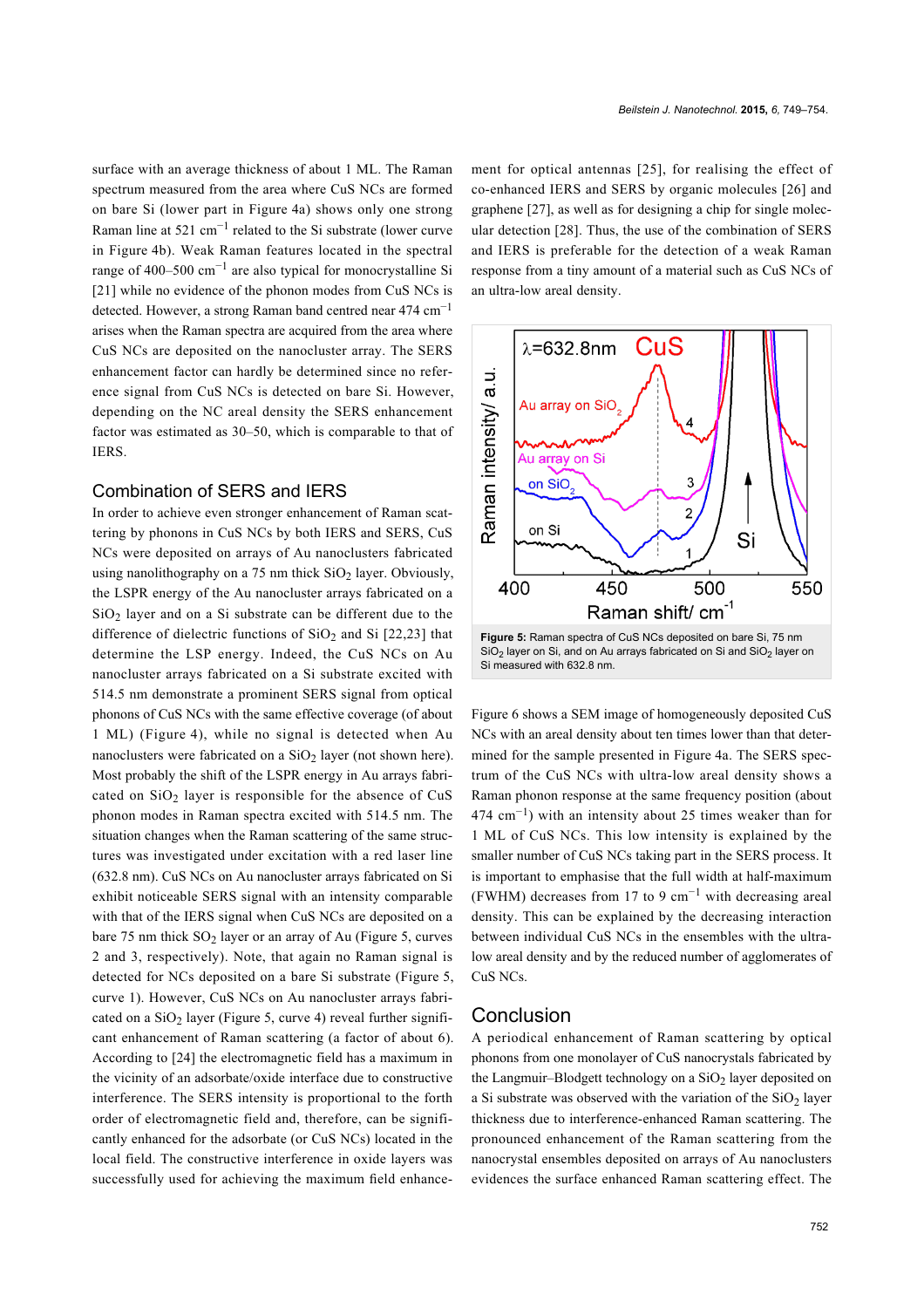<span id="page-4-0"></span>

combination of interference- and surface-enhanced Raman scattering led to a stronger enhancement of the phonon response by a factor of at least 180, and was successfully applied for probing the phonon spectrum of CuS nanocrystals with an ultra-low areal density.

## **Experimental**

The layer of thermally grown  $SiO<sub>2</sub>$  with gradually varying thickness (from 0 to 570 nm) was prepared on a Si substrate in a wet chemical process by controlled dipping of a Si substrate covered by a homogeneous  $600$  nm thick  $SiO<sub>2</sub>$  layer into HF solution in  $H<sub>2</sub>O$  (with bulk ratio 2:5) and served as IERS substrate. The thickness of the  $SiO<sub>2</sub>$  layer was determined from spectroscopic ellipsometry measurements averaging over an area of about 1 mm.

Periodic Au nanocluster arrays with a size of  $10 \times 10 \mu m^2$  were fabricated as reported previously [\[13\]](#page-5-10) on Si and 75 nm thick  $SiO<sub>2</sub>$  layers by direct electron beam writing (Raith-150, Germany) of a 130 nm spin-coated resist film (polymethyl methacrylate 950 K). A 40 nm Au film with a 5 nm Ti underlayer for better adhesion was deposited by electron beam evaporation on the patterned positive resist. Finally, the resist was removed by a lift-off process in dimethylformamide resulting in a periodic array of Au nanoclusters. As a result, the fabricated SERS-active substrates consist of areas of Au nanoclusters with a period of 150 nm.

CuS NCs were fabricated on the IERS and SERS substrates using the Langmuir–Blodgett technology as reported in [\[29\]](#page-5-20). Briefly, at the first stage behenic acid dissolved in hexane was spread onto the water surface in a LB bath using a  $CuSO<sub>4</sub>$  solution as a subphase. The copper behenate films formed were then transferred (Y-type) from the water surface onto a bare silicon substrate or SERS-active substrates. The typical thickness of copper behenate films ranged from 200 to 4 monolayers (MLs) corresponding to an average NC film thickness from 33 to 0.7 nm. At the second stage, the nucleation of CuS NCs in the organic matrix took place by sulfidizing the samples. At the last stage, 4 h of annealing at a temperature of 150 °C under argon atmosphere resulted in the removal of the organic matrix and the formation of free-standing CuS NCs on the substrates.

The morphology of the samples was determined using scanning electron microscopy (SEM). SEM images were obtained using a Raith-150 system at 10 kV acceleration voltage, 30 μm aperture and 6 mm working distance. It was found that the size of Au nanoclusters varied from array to array from 20 to 130 nm, while the height is fixed to  $55 \pm 5$  nm. CuS NCs have a spherical shape and an average size in the range of 5–8 nm.

Raman experiments were carried out using Horiba T64000 and Labram HR800 spectrometers equipped with microscopes (the laser beam was focused to a spot with a size of  $1 \mu m^2$ ) in a backscattering geometry at room temperature. He-Cd, Ar<sup>+</sup>, DPSS Cobolt<sup>®</sup>, and He–Ne lasers with wavelengths of 325, 514.5, 514.7, and 632.8 nm, respectively, and power below 2 mW were used for excitation.

#### Acknowledgements

The work was supported by the DFG project ZA146/22-1, DFG Research Unit 1713 "Sensoric Micro- and Nanosystems",